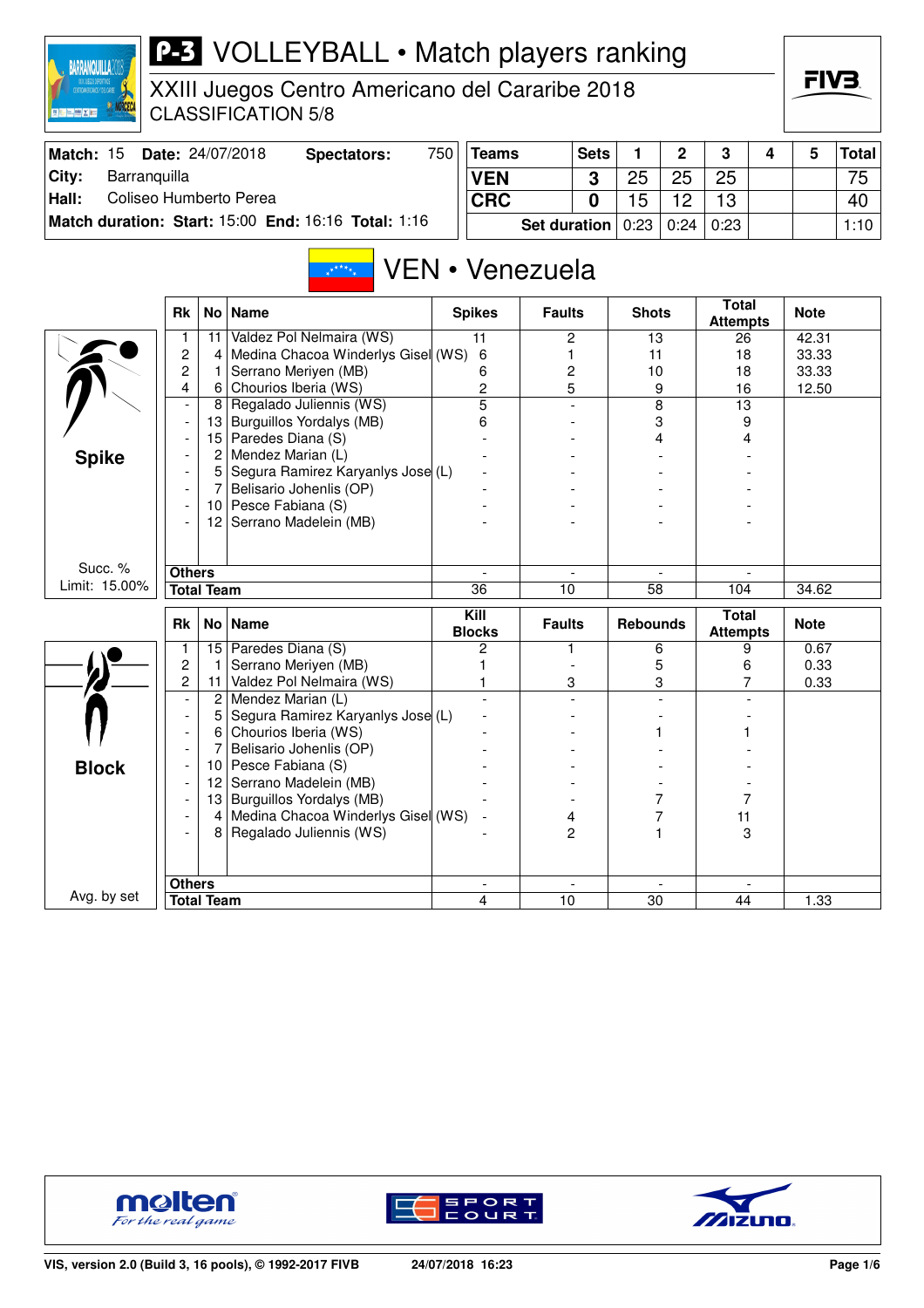| CENTRONERCANS FOR CARE<br><b>夏<del>阳回</del> 图 X 图</b> |                          |                   | XXIII Juegos Centro Americano del Cararibe 2018<br><b>CLASSIFICATION 5/8</b> |            |                 |                     |              |                   |             |                                 |   | ГІУӘ        |              |
|-------------------------------------------------------|--------------------------|-------------------|------------------------------------------------------------------------------|------------|-----------------|---------------------|--------------|-------------------|-------------|---------------------------------|---|-------------|--------------|
| Match: 15                                             |                          |                   | Date: 24/07/2018<br><b>Spectators:</b>                                       | 750        | <b>Teams</b>    |                     | <b>Sets</b>  | 1.                | $\mathbf 2$ | 3                               | 4 | 5           | <b>Total</b> |
| City:<br>Barranquilla                                 |                          |                   |                                                                              | <b>VEN</b> |                 |                     | 3            | 25                | 25          | 25                              |   |             | 75           |
| Hall:<br>Coliseo Humberto Perea                       |                          |                   |                                                                              | <b>CRC</b> |                 |                     | $\mathbf{0}$ | 15                | 12          | 13                              |   |             | 40           |
|                                                       |                          |                   | Match duration: Start: 15:00 End: 16:16 Total: 1:16                          |            |                 | <b>Set duration</b> |              | 0:23              | 0:24        | 0:23                            |   |             | 1:10         |
|                                                       |                          |                   | VEN • Venezuela<br>$\mathbf{x}^{*^{\star\star\star}\star}$                   |            |                 |                     |              | <b>Serve</b>      |             | <b>Total</b>                    |   |             |              |
|                                                       | Rk                       |                   | No   Name                                                                    |            | Aces            | <b>Faults</b>       |              | <b>Hits</b>       |             | <b>Attempts</b>                 |   | <b>Note</b> |              |
|                                                       | 1                        | 13                | <b>Burguillos Yordalys (MB)</b>                                              |            | 3               |                     |              |                   | 8           | 11                              |   | 1.00        |              |
|                                                       | $\overline{\mathbf{c}}$  | 4                 | Medina Chacoa Winderlys Gisel (WS)                                           |            | 2               | 1                   |              |                   | 7           | 10                              |   | 0.67        |              |
|                                                       | $\overline{c}$           | 8                 | Regalado Juliennis (WS)                                                      |            | 2               | 2                   |              | 8                 |             | 12                              |   | 0.67        |              |
|                                                       | 4                        | 11 <sup>1</sup>   | Valdez Pol Nelmaira (WS)                                                     |            | 1               |                     |              | 11                |             | 12<br>11                        |   | 0.33        |              |
|                                                       | 4                        | 1                 | Serrano Meriyen (MB)                                                         |            | 1               | 1                   |              |                   | 9           |                                 |   | 0.33        |              |
|                                                       |                          | 2                 | Mendez Marian (L)                                                            |            |                 |                     |              |                   |             |                                 |   |             |              |
|                                                       | $\overline{\phantom{a}}$ | 5<br>6            | Segura Ramirez Karyanlys Jose (L)<br>Chourios Iberia (WS)                    |            |                 |                     |              | 3                 |             |                                 |   |             |              |
| <b>Serve</b>                                          |                          | 7                 |                                                                              |            |                 |                     |              |                   |             | 3                               |   |             |              |
|                                                       | $\overline{\phantom{a}}$ | 10 <sup>1</sup>   | Belisario Johenlis (OP)<br>Pesce Fabiana (S)                                 |            |                 |                     |              |                   |             |                                 |   |             |              |
|                                                       | $\overline{\phantom{a}}$ | 12 <sup>2</sup>   | Serrano Madelein (MB)                                                        |            |                 |                     |              |                   |             |                                 |   |             |              |
|                                                       | $\overline{\phantom{a}}$ |                   | Paredes Diana (S)                                                            |            |                 |                     |              |                   |             |                                 |   |             |              |
|                                                       |                          | 15                |                                                                              |            |                 |                     |              | 15                |             | 15                              |   |             |              |
|                                                       | <b>Others</b>            |                   |                                                                              |            |                 |                     |              |                   |             |                                 |   |             |              |
| Avg. by set                                           |                          | <b>Total Team</b> |                                                                              |            | 9               |                     | 4<br>61      |                   |             | 74                              |   | 3.00        |              |
| <b>Team</b>                                           |                          |                   | Opponent errors & Team faults                                                |            | 26              | $\overline{2}$      |              |                   |             | 28                              |   |             |              |
|                                                       | <b>Rk</b>                |                   | No   Name                                                                    |            | <b>Digs</b>     | <b>Faults</b>       |              | <b>Receptions</b> |             | <b>Total</b><br><b>Attempts</b> |   | <b>Note</b> |              |
|                                                       | 1                        | 5                 | Segura Ramirez Karyanlys Jose (L)                                            |            | $\overline{22}$ | 3                   |              |                   | 9           | 34                              |   | 7.33        |              |
|                                                       | $\overline{\mathbf{c}}$  | 11                | Valdez Pol Nelmaira (WS)                                                     |            | 7               | 4                   |              |                   | 5           | 16                              |   | 2.33        |              |
|                                                       | 3                        | 8                 | Regalado Juliennis (WS)                                                      |            | 5               |                     |              |                   | 4           | 10                              |   | 1.67        |              |
|                                                       | 3                        | 6                 | Chourios Iberia (WS)                                                         |            | 5               |                     |              |                   | 2           | 8                               |   | 1.67        |              |
|                                                       | 3<br>6                   | 4                 | Medina Chacoa Winderlys Gisel (WS)                                           |            | 5<br>4          | 2<br>$\overline{c}$ |              |                   | 6<br>4      | 13                              |   | 1.67        |              |
|                                                       | 7                        |                   | 15 Paredes Diana (S)                                                         |            |                 |                     |              |                   |             | 10                              |   | 1.33        |              |
|                                                       |                          | $\overline{2}$    | Serrano Meriyen (MB)<br>Mendez Marian (L)                                    |            | 1               |                     |              |                   | 2           | 3                               |   | 0.33        |              |
| <b>Dig</b>                                            |                          | 7                 | Belisario Johenlis (OP)                                                      |            |                 |                     |              |                   |             |                                 |   |             |              |
|                                                       | $\overline{\phantom{a}}$ | 10 <sup>1</sup>   | Pesce Fabiana (S)                                                            |            |                 |                     |              |                   |             |                                 |   |             |              |
|                                                       | $\overline{\phantom{a}}$ | 12                | Serrano Madelein (MB)                                                        |            |                 |                     |              |                   |             |                                 |   |             |              |
|                                                       |                          |                   | 13 Burguillos Yordalys (MB)                                                  |            |                 |                     |              |                   | 5           | 5                               |   |             |              |
|                                                       |                          |                   |                                                                              |            |                 |                     |              |                   |             |                                 |   |             |              |
|                                                       | <b>Others</b>            |                   |                                                                              |            |                 |                     |              |                   |             |                                 |   |             |              |
| Avg. by set                                           |                          | <b>Total Team</b> |                                                                              |            | 49              | $\overline{13}$     |              | $\overline{37}$   |             | 99                              |   | 16.33       |              |
|                                                       |                          |                   |                                                                              |            |                 |                     |              |                   |             |                                 |   |             |              |



**BARRANQUILLA2018** 





 $=IV$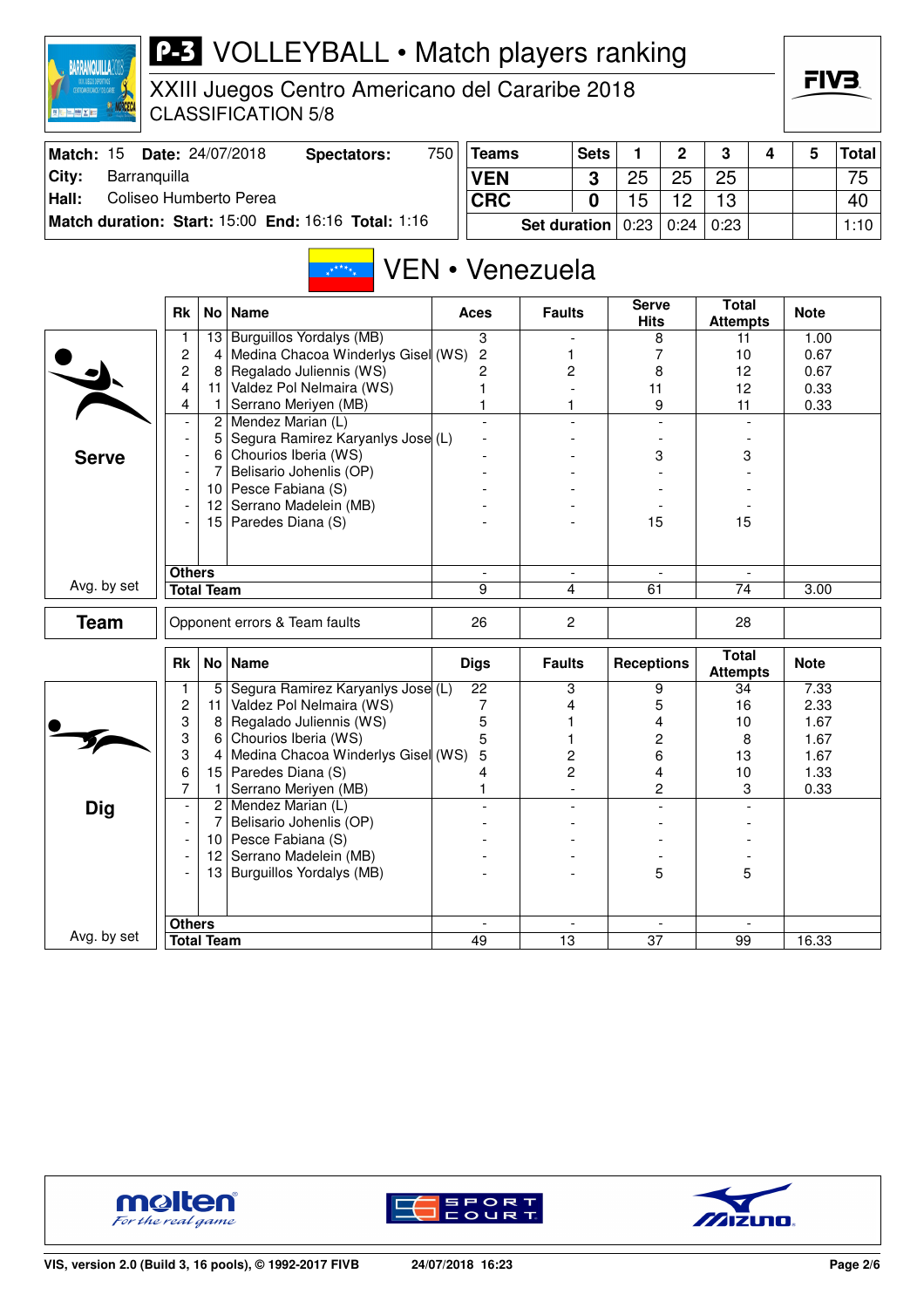

XXIII Juegos Centro Americano del Cararibe 2018 CLASSIFICATION 5/8

| Match: 15 | <b>Date: 24/07/2018</b>                             | Spectators: | 750 | Teams                                      | <b>Sets</b> |    | C  | 2    |  | <b>Total</b> |
|-----------|-----------------------------------------------------|-------------|-----|--------------------------------------------|-------------|----|----|------|--|--------------|
| City:     | Barranquilla                                        |             |     | <b>VEN</b>                                 |             | 25 | 25 | 25   |  | 75           |
| Hall:     | Coliseo Humberto Perea                              |             |     | <b>CRC</b>                                 |             | 15 | 10 | 13   |  | 40           |
|           | Match duration: Start: 15:00 End: 16:16 Total: 1:16 |             |     | Set duration $\vert 0:23 \vert 0:24 \vert$ |             |    |    | 0:23 |  | 1:10         |

## VEN • Venezuela  $\frac{1}{2}x^{\frac{1}{2}+\frac{1}{2}}x^{\frac{1}{2}}$

|                         | <b>Rk</b>                          |                   | No   Name                          | <b>Running</b><br><b>Sets</b> | <b>Faults</b>                 | <b>Still</b><br><b>Sets</b>       | <b>Total</b><br><b>Attempts</b> | <b>Note</b> |
|-------------------------|------------------------------------|-------------------|------------------------------------|-------------------------------|-------------------------------|-----------------------------------|---------------------------------|-------------|
|                         | 1                                  |                   | 15 Paredes Diana (S)               | 19                            |                               | 67                                | 86                              | 6.33        |
|                         |                                    | 1                 | Serrano Meriyen (MB)               |                               |                               | 3                                 | 3                               |             |
| <u>le</u>               | $\overline{\phantom{a}}$           | 2                 | Mendez Marian (L)                  |                               |                               |                                   |                                 |             |
|                         |                                    | 4                 | Medina Chacoa Winderlys Gisel (WS) |                               |                               |                                   |                                 |             |
|                         |                                    | 5                 | Segura Ramirez Karyanlys Jose (L)  |                               |                               | 6                                 | 6                               |             |
|                         |                                    | 6                 | Chourios Iberia (WS)               |                               |                               |                                   |                                 |             |
|                         |                                    | 7                 | Belisario Johenlis (OP)            |                               |                               |                                   |                                 |             |
| <b>Set</b>              |                                    | 8                 | Regalado Juliennis (WS)            |                               |                               |                                   |                                 |             |
|                         |                                    | 10                | Pesce Fabiana (S)                  |                               |                               |                                   |                                 |             |
|                         |                                    | 11                | Valdez Pol Nelmaira (WS)           |                               |                               | 4                                 |                                 |             |
|                         |                                    | $12 \overline{ }$ | Serrano Madelein (MB)              |                               |                               |                                   |                                 |             |
|                         |                                    | 13                | Burguillos Yordalys (MB)           |                               |                               |                                   |                                 |             |
|                         |                                    |                   |                                    |                               |                               |                                   |                                 |             |
|                         |                                    |                   |                                    |                               |                               |                                   |                                 |             |
|                         | <b>Others</b>                      |                   |                                    |                               | $\overline{\phantom{a}}$      |                                   |                                 |             |
| Avg. by set             |                                    | <b>Total Team</b> |                                    | 19                            |                               | 83                                | 102                             | 6.33        |
|                         |                                    |                   |                                    |                               |                               |                                   |                                 |             |
|                         | <b>Rk</b>                          |                   | No   Name                          | <b>Excellents</b>             | <b>Faults</b>                 | <b>Serve</b><br><b>Receptions</b> | <b>Total</b><br><b>Attempts</b> | <b>Note</b> |
|                         | 1                                  | 11                | Valdez Pol Nelmaira (WS)           | 6                             | $\overline{a}$                | 5                                 | 11                              | 54.55       |
|                         | 2                                  | 5                 | Segura Ramirez Karyanlys Jose (L)  | 5                             | $\overline{\phantom{a}}$      | 7                                 | 12                              | 41.67       |
|                         |                                    | 4                 | Medina Chacoa Winderlys Gisel (WS) | $\mathbf{1}$                  | L,                            | 4                                 | 5                               |             |
|                         | $\overline{a}$                     | 8                 | Regalado Juliennis (WS)            | 2                             |                               |                                   | 4                               |             |
|                         | $\overline{\phantom{a}}$           | 6                 | Chourios Iberia (WS)               |                               |                               |                                   | 2                               |             |
| $\overline{\mathbf{z}}$ | $\overline{\phantom{a}}$           | 1                 | Serrano Meriyen (MB)               |                               |                               |                                   |                                 |             |
|                         |                                    | 2                 | Mendez Marian (L)                  |                               |                               |                                   |                                 |             |
|                         |                                    | 7                 | Belisario Johenlis (OP)            |                               |                               |                                   |                                 |             |
| <b>Reception</b>        |                                    | 10                | Pesce Fabiana (S)                  |                               |                               |                                   |                                 |             |
|                         | $\overline{\phantom{a}}$           | $12 \overline{ }$ | Serrano Madelein (MB)              |                               |                               |                                   |                                 |             |
|                         |                                    | 13                | Burguillos Yordalys (MB)           |                               |                               |                                   |                                 |             |
|                         |                                    | 15 <sup>1</sup>   | Paredes Diana (S)                  |                               |                               |                                   |                                 |             |
|                         |                                    |                   |                                    |                               |                               |                                   |                                 |             |
| Eff. %                  |                                    |                   |                                    |                               |                               |                                   |                                 |             |
| Limit: 20.00%           | <b>Others</b><br><b>Total Team</b> |                   |                                    | 15                            | $\overline{\phantom{a}}$<br>1 | 18                                | 34                              | 41.18       |





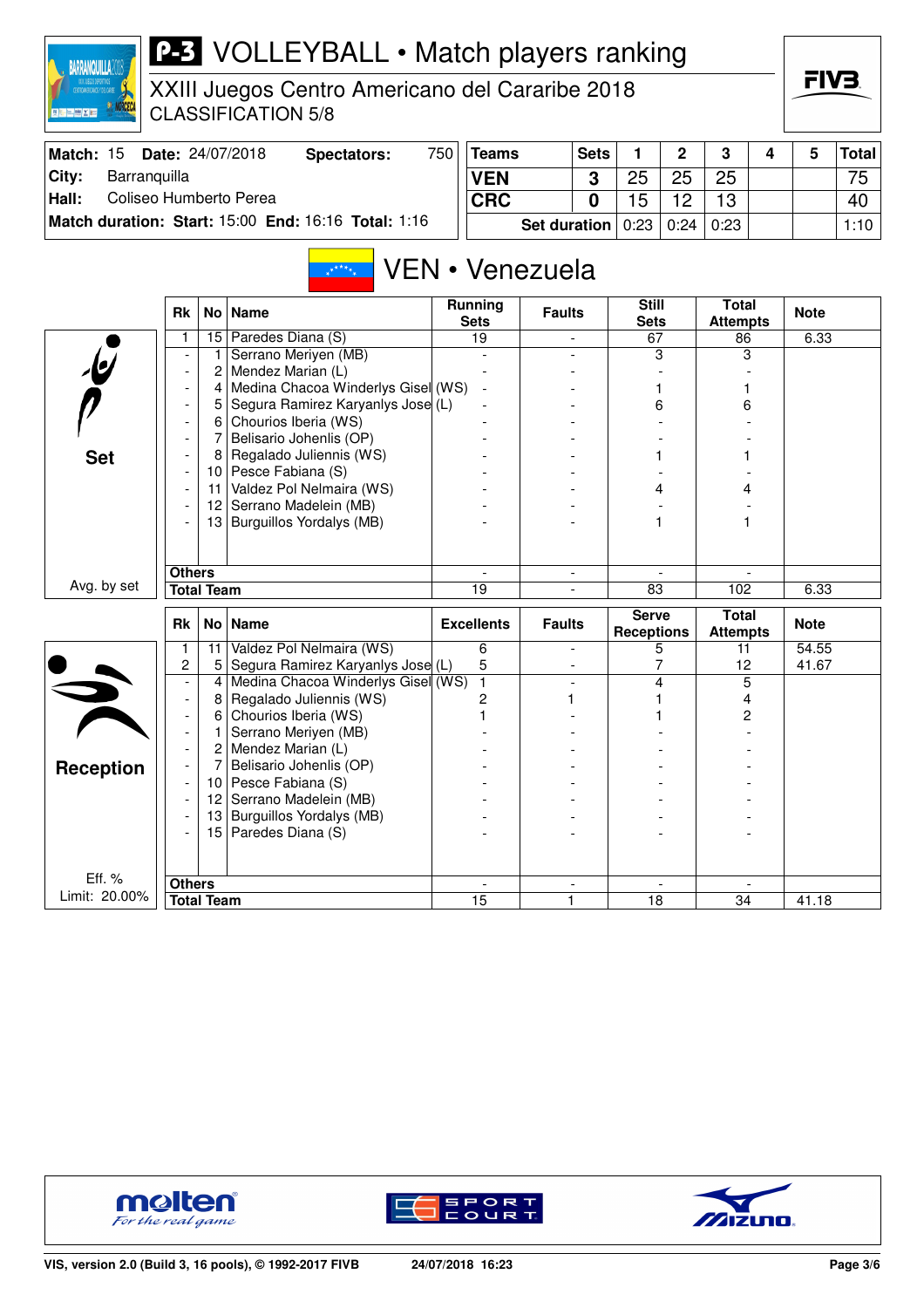| <b>P-3</b> VOLLEYBALL • Match players ranking<br><b>BARRANQUILLA2</b><br>XXIII Juegos Centro Americano del Cararibe 2018<br><b>CLASSIFICATION 5/8</b><br>■ 第十二 藤 × 第二 |                                 |                   |                                                                  |     |                       |                     |             |                 |      |                                 |   |                | FIV3.        |
|-----------------------------------------------------------------------------------------------------------------------------------------------------------------------|---------------------------------|-------------------|------------------------------------------------------------------|-----|-----------------------|---------------------|-------------|-----------------|------|---------------------------------|---|----------------|--------------|
| Match: 15                                                                                                                                                             |                                 |                   | Date: 24/07/2018<br><b>Spectators:</b>                           | 750 | <b>Teams</b>          |                     | <b>Sets</b> | 1               | 2    | 3                               | 4 | 5              | <b>Total</b> |
| City:<br>Barranquilla                                                                                                                                                 |                                 |                   |                                                                  |     | <b>VEN</b>            |                     | 3           | 25              | 25   | 25                              |   |                | 75           |
| Hall:<br>Coliseo Humberto Perea                                                                                                                                       |                                 |                   |                                                                  |     |                       |                     |             |                 |      |                                 |   |                |              |
|                                                                                                                                                                       |                                 |                   |                                                                  |     | <b>CRC</b>            |                     | 0           | 15              | 12   | 13                              |   |                | 40           |
|                                                                                                                                                                       |                                 |                   | Match duration: Start: 15:00 End: 16:16 Total: 1:16              |     |                       | <b>Set duration</b> |             | 0:23            | 0:24 | 0:23                            |   |                | 1:10         |
| <b>CRC</b> • Costa Rica                                                                                                                                               |                                 |                   |                                                                  |     |                       |                     |             |                 |      |                                 |   |                |              |
|                                                                                                                                                                       | <b>Rk</b>                       | No l              | <b>Name</b>                                                      |     | <b>Spikes</b>         | <b>Faults</b>       |             | <b>Shots</b>    |      | <b>Total</b><br><b>Attempts</b> |   | <b>Note</b>    |              |
|                                                                                                                                                                       | 1                               | 10 <sup>°</sup>   | Vargas Quiros Daniela (OP)                                       |     | 5                     | 4                   |             |                 | 8    | 17                              |   | 29.41          |              |
|                                                                                                                                                                       | $\overline{c}$                  | 17                | Gonzalez Alfaro Yuliana (WS)                                     |     | 8                     | 4                   |             | 18              |      | 30                              |   | 26.67          |              |
|                                                                                                                                                                       | 3<br>4                          | 1<br>5            | Carazo Martinez Tannia (WS)<br>Espinoza Rojas Edya (WS)          |     | 4<br>4                | 4<br>1              |             | 12<br>16        |      | 20<br>21                        |   | 20.00<br>19.05 |              |
|                                                                                                                                                                       |                                 |                   | 13 Porras Vargas Ariana (WS)                                     |     |                       |                     |             |                 | 4    | 5                               |   |                |              |
|                                                                                                                                                                       |                                 | 11                | Rodriguez Mariana (OP)                                           |     |                       |                     |             | 2<br>2          |      | 4                               |   |                |              |
|                                                                                                                                                                       |                                 |                   | Campos Melissa (S)                                               |     |                       |                     |             |                 |      | 3                               |   |                |              |
| <b>Spike</b>                                                                                                                                                          | Gamboa Johanna (MB)<br>4        |                   |                                                                  |     |                       | 2                   |             | 2               |      |                                 |   |                |              |
|                                                                                                                                                                       |                                 |                   | 14   Fonseca Avila Irene (S)                                     |     |                       |                     |             |                 |      |                                 |   |                |              |
|                                                                                                                                                                       | 2 Hernandez Gamboa Joselyn (MB) |                   |                                                                  |     |                       |                     |             |                 |      |                                 |   |                |              |
|                                                                                                                                                                       |                                 |                   | 6   Madriz Piedra Valeria (OP)                                   |     |                       |                     |             |                 |      |                                 |   |                |              |
|                                                                                                                                                                       |                                 |                   | Castro Rueda Maria Jose (L)                                      |     |                       |                     |             |                 |      |                                 |   |                |              |
|                                                                                                                                                                       |                                 | 12                | Jimenez Corrales Kiara (MB)<br>18 Linares Somarribas Yuriana (L) |     |                       |                     |             |                 |      |                                 |   |                |              |
| Succ. %                                                                                                                                                               | <b>Others</b>                   |                   |                                                                  |     |                       |                     |             |                 |      |                                 |   |                |              |
| Limit: 15.00%                                                                                                                                                         |                                 | <b>Total Team</b> |                                                                  |     | 23                    | $\overline{15}$     |             | 65              |      | 103                             |   | 22.33          |              |
|                                                                                                                                                                       |                                 |                   |                                                                  |     |                       |                     |             |                 |      |                                 |   |                |              |
|                                                                                                                                                                       | Rk                              |                   | No   Name                                                        |     | Kill<br><b>Blocks</b> | <b>Faults</b>       |             | <b>Rebounds</b> |      | <b>Total</b><br><b>Attempts</b> |   | <b>Note</b>    |              |
|                                                                                                                                                                       | $\mathbf{1}$                    |                   | 17 Gonzalez Alfaro Yuliana (WS)                                  |     | 1                     | 1                   |             |                 | 6    | 8                               |   | 0.33           |              |
|                                                                                                                                                                       | 1.                              |                   | 10 Vargas Quiros Daniela (OP)                                    |     | 1                     | 5                   |             |                 | 5    | 11                              |   | 0.33           |              |
|                                                                                                                                                                       |                                 | 8                 | 2 Hernandez Gamboa Joselyn (MB)<br>Castro Rueda Maria Jose (L)   |     |                       |                     |             |                 |      |                                 |   |                |              |
|                                                                                                                                                                       |                                 | 12                | Jimenez Corrales Kiara (MB)                                      |     |                       |                     |             |                 |      |                                 |   |                |              |
|                                                                                                                                                                       |                                 | 14                | Fonseca Avila Irene (S)                                          |     |                       |                     |             |                 |      |                                 |   |                |              |
|                                                                                                                                                                       |                                 |                   | 18 Linares Somarribas Yuriana (L)                                |     |                       |                     |             |                 |      |                                 |   |                |              |
| <b>Block</b>                                                                                                                                                          |                                 | 5                 | Espinoza Rojas Edya (WS)                                         |     |                       | 2                   |             |                 | 4    | 6                               |   |                |              |
|                                                                                                                                                                       |                                 | 11                | Rodriguez Mariana (OP)                                           |     |                       | 4                   |             |                 | 4    | 8                               |   |                |              |
|                                                                                                                                                                       |                                 |                   | 13 Porras Vargas Ariana (WS)                                     |     |                       | 1                   |             |                 | 1    | $\overline{c}$                  |   |                |              |
|                                                                                                                                                                       |                                 | 4                 | Gamboa Johanna (MB)                                              |     |                       | 3                   |             |                 | 2    | 5                               |   |                |              |
|                                                                                                                                                                       |                                 |                   | Campos Melissa (S)                                               |     |                       | 2                   |             |                 |      | 3                               |   |                |              |
|                                                                                                                                                                       |                                 |                   | Carazo Martinez Tannia (WS)                                      |     |                       | 4                   |             |                 |      | 5                               |   |                |              |
|                                                                                                                                                                       | <b>Others</b>                   | 6                 | Madriz Piedra Valeria (OP)                                       |     |                       | 1                   |             |                 |      |                                 |   |                |              |
| Avg. by set                                                                                                                                                           |                                 | <b>Total Team</b> |                                                                  |     | 2                     | 23                  |             | 24              |      | 49                              |   | 0.67           |              |
|                                                                                                                                                                       |                                 |                   |                                                                  |     |                       |                     |             |                 |      |                                 |   |                |              |





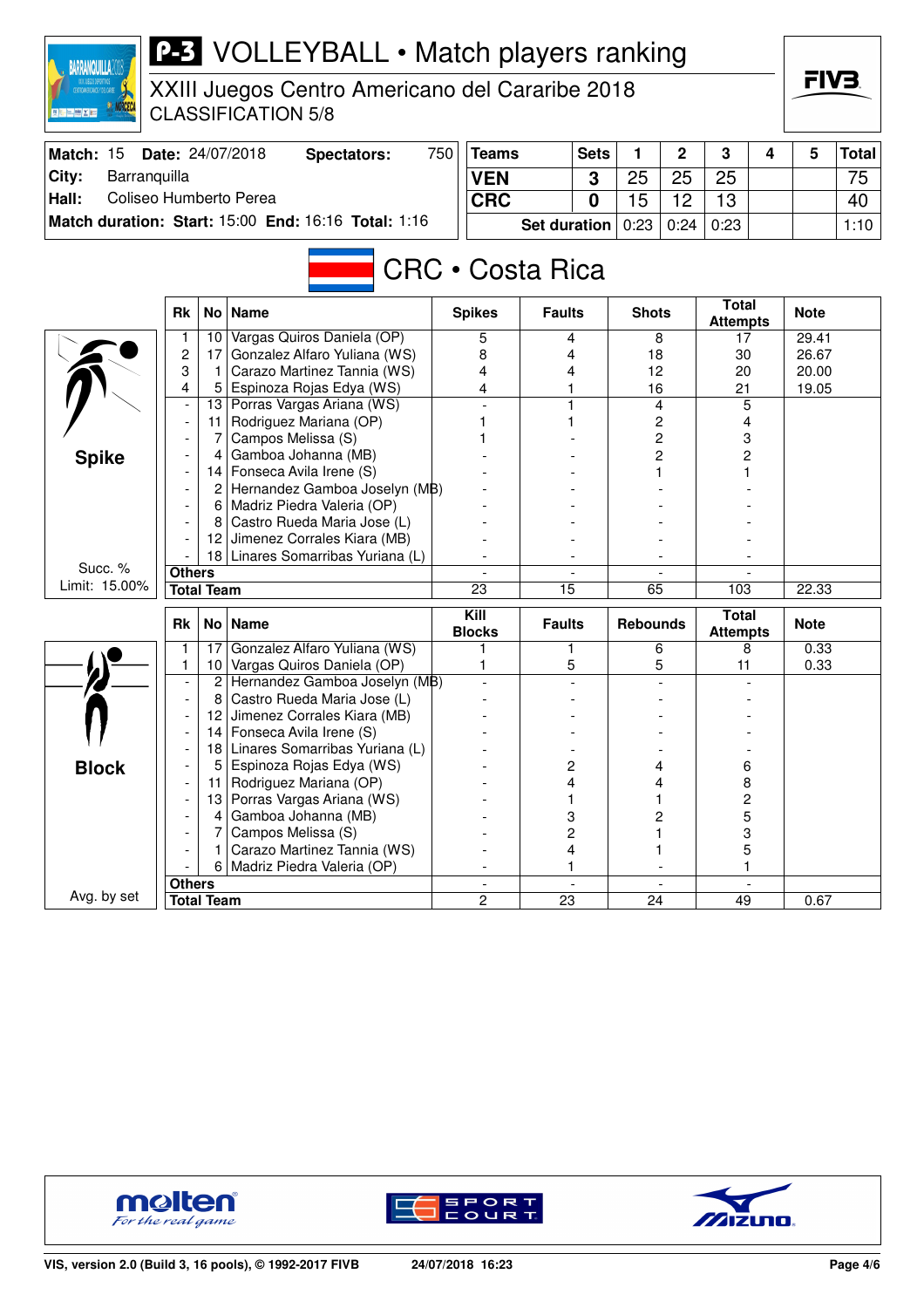| CENTROANERICANOS Y DEL CARIBE<br><b>◎ 行 百   陽 × 百</b> |                                             |                   | XXIII Juegos Centro Americano del Cararibe 2018<br><b>CLASSIFICATION 5/8</b> |     |                             |                         |                |                   |      |                                 |   |              | гі V Ә.      |
|-------------------------------------------------------|---------------------------------------------|-------------------|------------------------------------------------------------------------------|-----|-----------------------------|-------------------------|----------------|-------------------|------|---------------------------------|---|--------------|--------------|
| Match: 15                                             |                                             |                   | Date: 24/07/2018<br><b>Spectators:</b>                                       | 750 | <b>Sets</b><br><b>Teams</b> |                         |                | 1                 | 2    | 3                               | 4 | 5            | <b>Total</b> |
| City:<br>Barranquilla                                 |                                             |                   |                                                                              |     | <b>VEN</b>                  |                         | 3              | 25                | 25   | 25                              |   |              | 75           |
| Coliseo Humberto Perea<br>Hall:                       |                                             |                   |                                                                              |     | <b>CRC</b>                  |                         | $\mathbf{0}$   | 15                | 12   | 13                              |   |              | 40           |
|                                                       |                                             |                   | Match duration: Start: 15:00 End: 16:16 Total: 1:16                          |     |                             | <b>Set duration</b>     |                | 0:23              | 0:24 | 0:23                            |   |              | 1:10         |
|                                                       |                                             |                   |                                                                              |     |                             |                         |                |                   |      |                                 |   |              |              |
|                                                       |                                             |                   |                                                                              |     |                             | <b>CRC • Costa Rica</b> |                | Serve             |      | <b>Total</b>                    |   |              |              |
|                                                       | <b>Rk</b>                                   | No <sub>1</sub>   | <b>Name</b>                                                                  |     | <b>Aces</b>                 | <b>Faults</b>           |                | <b>Hits</b>       |      | <b>Attempts</b>                 |   | <b>Note</b>  |              |
|                                                       | 1                                           | 11                | Rodriguez Mariana (OP)                                                       |     | 1                           |                         | 2              |                   | 4    | 7                               |   | 0.33         |              |
|                                                       | Carazo Martinez Tannia (WS)<br>1            |                   |                                                                              |     |                             |                         |                |                   | 4    | 4                               |   |              |              |
|                                                       |                                             | 2                 | Hernandez Gamboa Joselyn (MB)                                                |     |                             |                         |                |                   |      |                                 |   |              |              |
|                                                       |                                             | 5                 | Espinoza Rojas Edya (WS)<br>Castro Rueda Maria Jose (L)                      |     |                             |                         |                |                   | 7    | 7                               |   |              |              |
|                                                       |                                             | 8<br>10           | Vargas Quiros Daniela (OP)                                                   |     |                             |                         |                |                   | 2    | 2                               |   |              |              |
|                                                       |                                             | 12                | Jimenez Corrales Kiara (MB)                                                  |     |                             |                         |                |                   |      |                                 |   |              |              |
| <b>Serve</b>                                          |                                             | 13                | Porras Vargas Ariana (WS)                                                    |     |                             |                         |                |                   |      |                                 |   |              |              |
|                                                       | Fonseca Avila Irene (S)<br>14               |                   |                                                                              |     |                             |                         |                |                   |      |                                 |   |              |              |
|                                                       | Linares Somarribas Yuriana (L)<br>181       |                   |                                                                              |     |                             |                         |                |                   |      |                                 |   |              |              |
|                                                       |                                             | 17                | Gonzalez Alfaro Yuliana (WS)                                                 |     |                             |                         |                | 6                 |      |                                 |   |              |              |
|                                                       |                                             |                   | Campos Melissa (S)                                                           |     |                             |                         |                | 5                 |      | 6                               |   |              |              |
|                                                       |                                             | 4                 | Gamboa Johanna (MB)                                                          |     |                             | 2                       |                | 2                 |      | 4                               |   |              |              |
|                                                       |                                             | 6                 | Madriz Piedra Valeria (OP)                                                   |     |                             | 1                       |                |                   | 1    | 2                               |   |              |              |
| Avg. by set                                           | <b>Others</b>                               |                   |                                                                              |     |                             |                         |                |                   |      |                                 |   |              |              |
|                                                       |                                             | <b>Total Team</b> |                                                                              |     | 1                           |                         | 7              | $\overline{33}$   |      | 41                              |   | 0.33         |              |
| <b>Team</b>                                           |                                             |                   | Opponent errors & Team faults                                                |     | 14                          | 4                       |                |                   |      | 18                              |   |              |              |
|                                                       | <b>Rk</b>                                   |                   | No   Name                                                                    |     | <b>Digs</b>                 | <b>Faults</b>           |                | <b>Receptions</b> |      | <b>Total</b><br><b>Attempts</b> |   | <b>Note</b>  |              |
|                                                       |                                             | 8                 | Castro Rueda Maria Jose (L)                                                  |     | 13                          | 8                       |                |                   | 3    | 24                              |   | 4.33         |              |
|                                                       | $\overline{c}$                              | 1                 | Carazo Martinez Tannia (WS)                                                  |     | 9                           | 3                       |                |                   | 4    | 16                              |   | 3.00         |              |
|                                                       | 3<br>4                                      | 17<br>7           | Gonzalez Alfaro Yuliana (WS)<br>Campos Melissa (S)                           |     | 4<br>2                      | 2                       |                | 13<br>10          |      | 19<br>12                        |   | 1.33<br>0.67 |              |
|                                                       | 4                                           |                   | Espinoza Rojas Edya (WS)                                                     |     | $\overline{c}$              | 1                       |                | 5                 |      | 8                               |   | 0.67         |              |
|                                                       | 6                                           | 10 <sub>1</sub>   | Vargas Quiros Daniela (OP)                                                   |     |                             |                         |                | 6                 |      | 7                               |   | 0.33         |              |
|                                                       | 6                                           | 13                | Porras Vargas Ariana (WS)                                                    |     | 1                           |                         | 1              |                   |      | $\overline{c}$                  |   | 0.33         |              |
| <b>Dig</b>                                            |                                             | $\overline{2}$    | Hernandez Gamboa Joselyn (MB)                                                |     |                             |                         |                |                   |      |                                 |   |              |              |
|                                                       |                                             | 4                 | Gamboa Johanna (MB)                                                          |     |                             |                         |                |                   |      |                                 |   |              |              |
|                                                       |                                             | 6                 | Madriz Piedra Valeria (OP)                                                   |     |                             |                         | 2              |                   |      | 2                               |   |              |              |
|                                                       |                                             | 12                | Jimenez Corrales Kiara (MB)                                                  |     |                             |                         |                |                   |      |                                 |   |              |              |
|                                                       |                                             |                   | 18 Linares Somarribas Yuriana (L)                                            |     |                             |                         |                |                   |      |                                 |   |              |              |
|                                                       |                                             | 11                | Rodriguez Mariana (OP)                                                       |     |                             | 1                       |                | 4                 |      | 5                               |   |              |              |
|                                                       | 14 Fonseca Avila Irene (S)<br><b>Others</b> |                   |                                                                              |     |                             |                         | 2              | 3                 |      | 5                               |   |              |              |
| Avg. by set                                           |                                             | <b>Total Team</b> |                                                                              |     | $\overline{32}$             | 18                      | $\overline{a}$ | 50                |      | 100                             |   | 10.67        |              |
|                                                       |                                             |                   |                                                                              |     |                             |                         |                |                   |      |                                 |   |              |              |



**BARRANQUILLA2018** 





FIV3